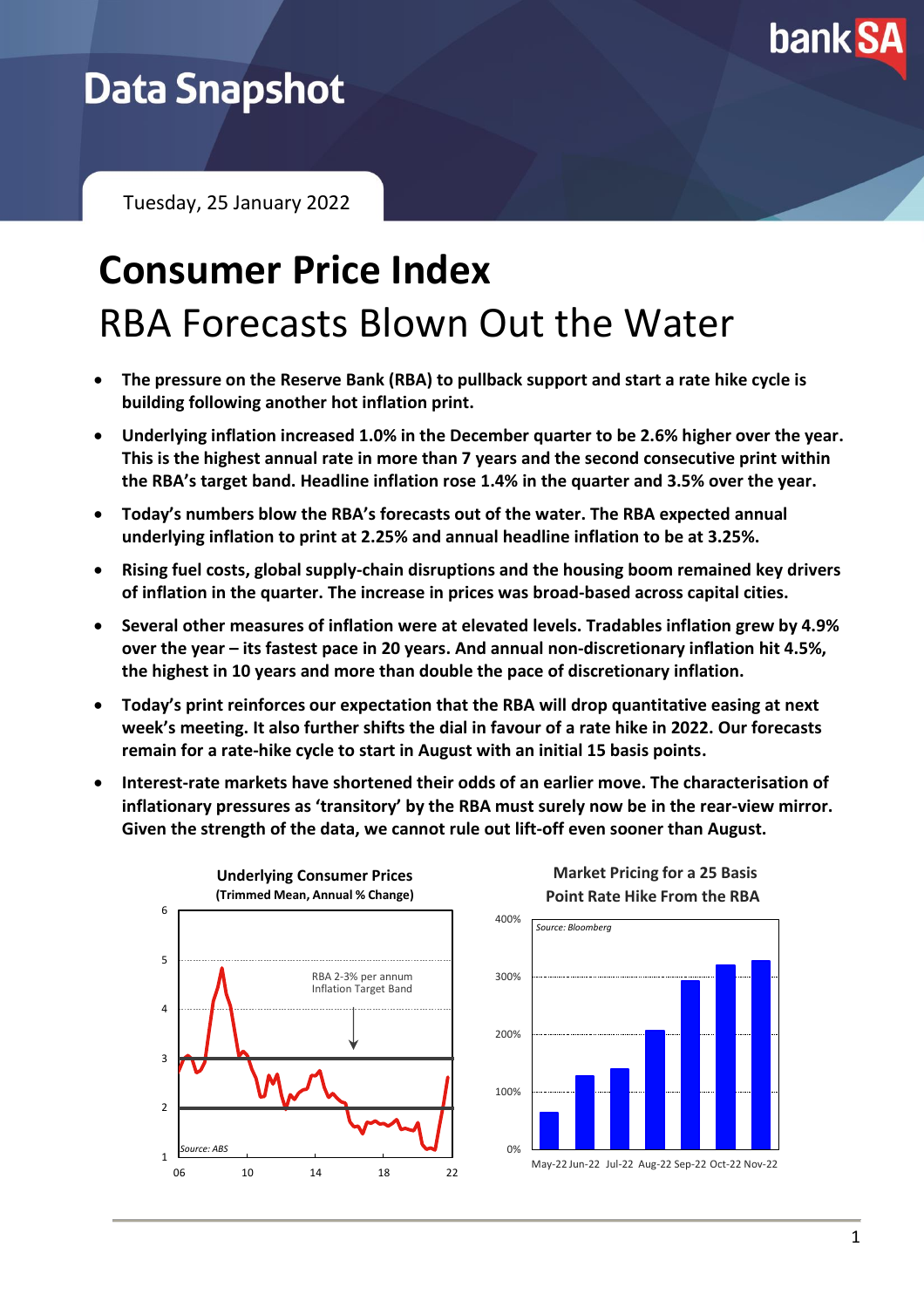## **Headline and Underlying Inflation**

The pressure on the Reserve Bank (RBA) to pullback support and start a rate hike cycle is building following another hot inflation print.

The number that will be making the RBA nervous is trimmed mean inflation. The RBA pays close attention to the trimmed mean measure when setting policy.

It increased 1.0% in the December quarter to be 2.6% higher over the year. This is the highest rate in more than 7 years and the second consecutive print within the RBA's 2–3% target band. In their most recent forecasts, published in November, the RBA expected underlying inflation to print at 2.25% annual growth.

The headline consumer price index (CPI) rose 1.4% in the December quarter, taking the annual rate to 3.5%. The RBA expected headline inflation to print at 3.25%.

Rising fuel costs, global supply-chain disruptions and the housing boom remained key drivers of inflation in the December quarter. Some of the strength also reflected higher clothing & footwear prices, with less aggressive discounting in the quarter, while the reopening of borders supported accomodation and travel inflation.

Today's numbers blow the RBA's forecasts out of the water, ahead of an important meeting next week, where the central bank will consider the future of its bond-buying program and its cash-rate settings. Today's data reinforces our view that the RBA will scrap quantitative easing altogether at next week's meeting and further shifts the dial in favour of a rate hike in 2022. And indeed, market pricing for the first RBA rate hike has shortened.



## **Groups Analysis**

Prices increased in ten out of the eleven CPI groups and were unchanged in one group.

The key drivers of the increase were the transport group and clothing & footwear.

The transport group was up 2.8%, underpinned by a 6.6% increase in automotive fuel prices, reflecting increased global demand for oil and constrained supply. In fact, fuel prices reached record levels in December. Meanwhile, motor vehicle prices continued to rise sharply alongside supply bottlenecks and solid domestic demand.

The clothing & footwear group was up 2.6% in the December quarter, driven primarily by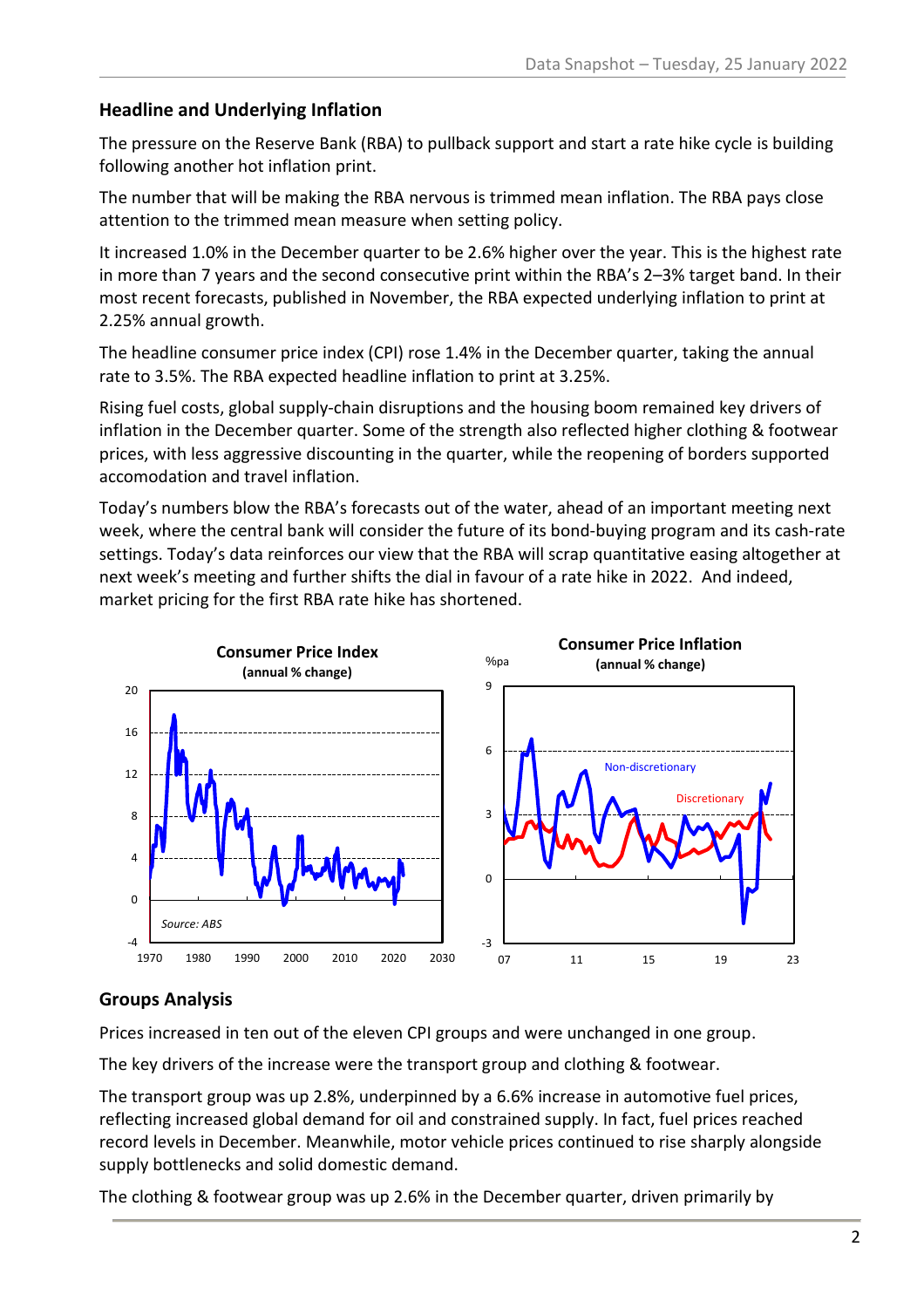garments for women. This follows the arrival of new season summer stock and lower discounting than in the previous quarter. This series tends to be volatile quarter to quarter.

Housing remained a key driver of inflation, with the housing group up 1.8% in the December quarter. The main contributor was new dwelling purchases by owner occupiers, which rose 4.2% in the quarter. This marks the largest increase in this category since 2000 when the GST was introduced. Robust demand for housing constructions has allowed builders to pass on increases in the cost of materials and labour to households. The unwinding of HomeBuilder has continued to push up prices, although less than in the September quarter. Recall, the Australian Bureau of Statistics (ABS) adjusts consumer prices by the value of government grants, meaning that the HomeBuilder program depressed readings of new housing inflation. But as the impact of the program unwinds, this effect is reversing, pushing up new housing inflation. Supply shortages underpinned by global-supply disruptions also pushed up the prices of timber, hardware and paint.

The recreation and culture group rose 1.5% in the quarter, following the reopening of interstate borders and the commencement of quarantine-free international travel to select destinations. This saw both domestic and international holiday travel & accomodation prices increase. The lifting of lockdowns in NSW and Victoria also likely contributed.

The insurance and financial services group rose 1.2% in the December quarter, primarily driven by a rise in real estate agent fees.

There was also a 1.1% increase in the furnishings, household equipment and services group. This was underpinned by an increase in toilet paper prices, as well as hairdressing & gardening services and childcare.

The alcohol and tobacco group rose 0.9%, partly reflecting an increase in the tax applied to tobacco which came into effect in September.



## **Price Changes of Selected CPI Categories (Dec 2021, quarterly % Change)**

The food and non-alcoholic beverages group, which is tends to be volatile, rose 0.7%. Easing restrictions saw an increase in the price of dining out and takeaway. The NSW Government's 'Dine and Discover' voucher scheme partly offset the increase.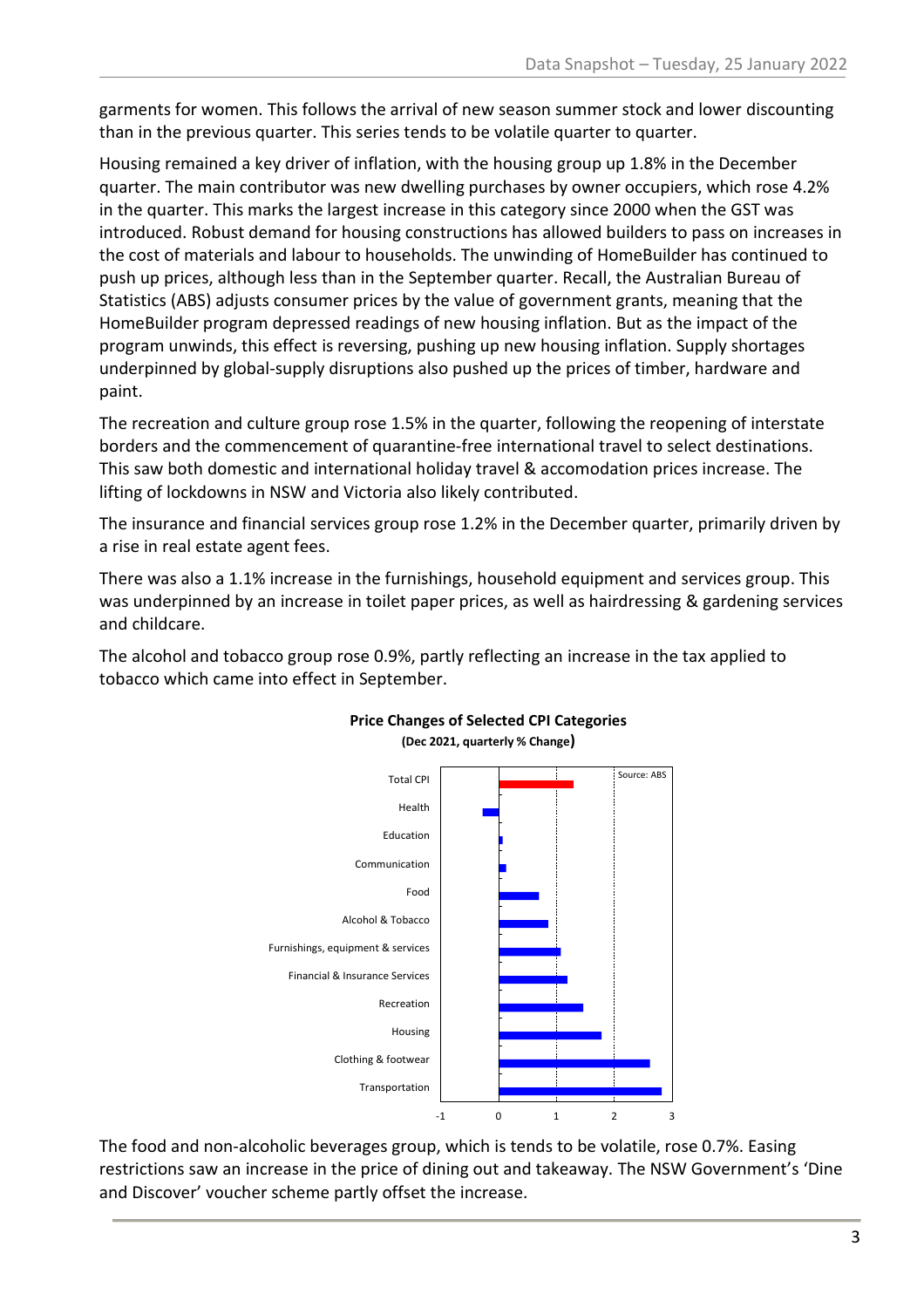The communication (0.1%) and education (0.1%) groups rose slightly.

Health was the only group which declined, falling 0.3%. The fall reflected an increase in the portion of consumers who qualified for the Pharmaceutical Benefits Scheme and Medicare Benefits Scheme.

## **Discretionary and Non-Discretionary Inflation**

For the first time, the Australian Bureau of Statistics (ABS) published time series data on discretionary and non-discretionary inflation. Non-discretionary inflation captures goods and services that households are less likely to reduce their consumption of, such as food, fuel, housing and health costs. It showed that in the December quarter, annual non-discretionary inflation was running at 4.5% the highest since 2011 and more than double the pace of discretionary inflation at 1.9%. This is consistent with households reducing discretionary consumption alongside lockdowns.

## **Tradables and Non-tradables Inflation**

Tradables inflation rose 1.4% in the December quarter, while non-tradables rose 1.2% in the same period. Tradables inflation measures the prices of imported goods and services and is influenced by global factors, including movements in the currency and oil. Non-tradables inflation is a measure of the prices of domestically produced goods and services.

In annual terms, tradables inflation is now running at 4.9%, its highest level since 2001. This reflects the strength of global demand for goods and higher fuel prices. A weaker Australian dollar also pushes up tradables inflation.

Non-tradables inflation is running softer, at 2.8% over the year. In the quarter, both goods and services non-tradables inflation rose, driven by the price of new dwellings purchased by owneroccupiers and domestic holiday travel and accomodation respectively.





Syd Melb Bris Adel Perth Hob Dar Can Aust

## **Inflation by Capital City**

## **Inflation by capital cities**

Inflation increased across all capital cities in the December quarter. Hobart (2.2%) led the charge followed by Brisbane (1.6%), Adelaide (1.5%) and Perth (1.4%). Our most populous cities of Sydney (1.2%) and Melbourne (1.1%) also recorded solid increases. Bringing up the rear were Canberra (1.0%) and Darwin (0.8%).

0.0

The increase in automotive fuel prices was a key driver of inflation across all cities. The particularly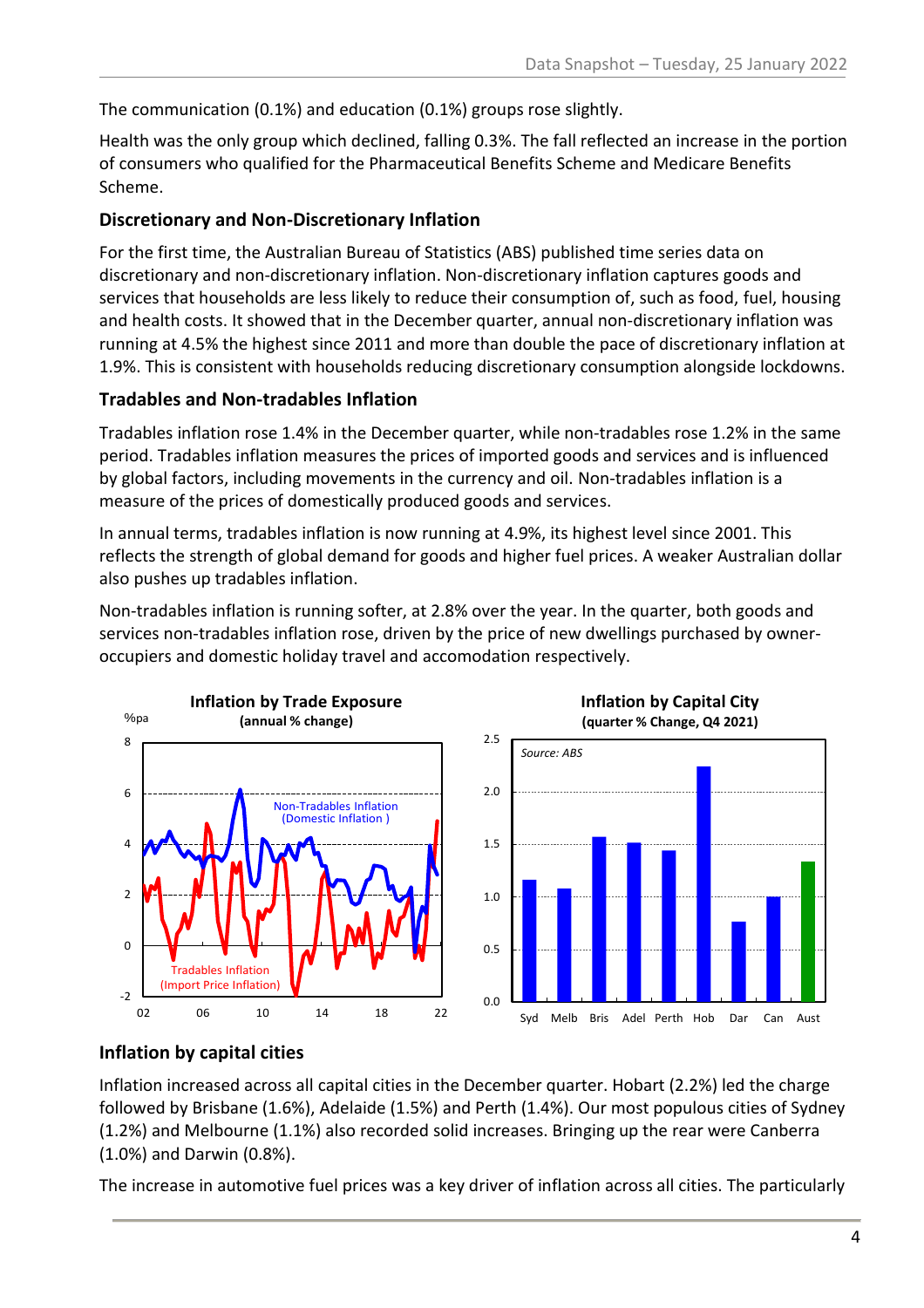large increase in Hobart reflected higher dwelling prices as well as jump in electricity prices after a one-off winter energy bill supplement. The increase in Darwin was dampened by a fall in domestic airfares for the wet season, while the inflation in Canberra was weighed down by a fall in electricity prices due to a one-off rebate.

In annual terms, inflation ranged from 6.0% in Perth to 2.5% in Melbourne.

## **Outlook**

Today's data put further pressure on the RBA to withdraw policy support sooner rather than later. The characterisation of inflationary pressures as 'transitory' is firmly in the rear-view mirror.

This print reinforces our expectation that the RBA will drop quantitative easing at the meeting next week, reflecting the considerable progress made towards its employment and inflation goals. Notably, Omicron will temporarily pause the recovery and could be seen as a reason to hold onto the bond-buying program a bit longer. But the RBA will consider this setback against the strong underlying momentum in the economy heading into Omicron and the likely resumption of growth once the worst of the Omicron wave passes. On balance, we expect the latter will given more weight, and hence expect the program will be dropped.

Turning to the cash rate, today's data further shifts the dial in favour of a 2022 rate hike. Governor Lowe has laid out, that to lift the cash rate "it won't be enough for inflation to just sneak across the 2% line for a quarter or two. We want to see inflation around the middle of the target range and have reasonable confidence that inflation will not fall below the 2–3% band again."

Our view remains that a rate-hike cycle will start in August. According to our inflation forecasts, we will have observed four inflation prints over 2% and three inflation prints over the mid-point of the target band. This is consistent with a hike, according to the criteria laid out by Governor Lowe. Lowe will also consider employment and wages. The unemployment has fallen faster than expected. Staff shortages and a tightening of the labour market should produce faster wage pressures, but Lowe might want concrete evidence.

Lift-off sooner than August cannot be ruled out. Indeed, interest-rate markets have shortened their odds of an earlier move.

> **Matthew Bunny, Economist** Ph: (02) 8254 0023